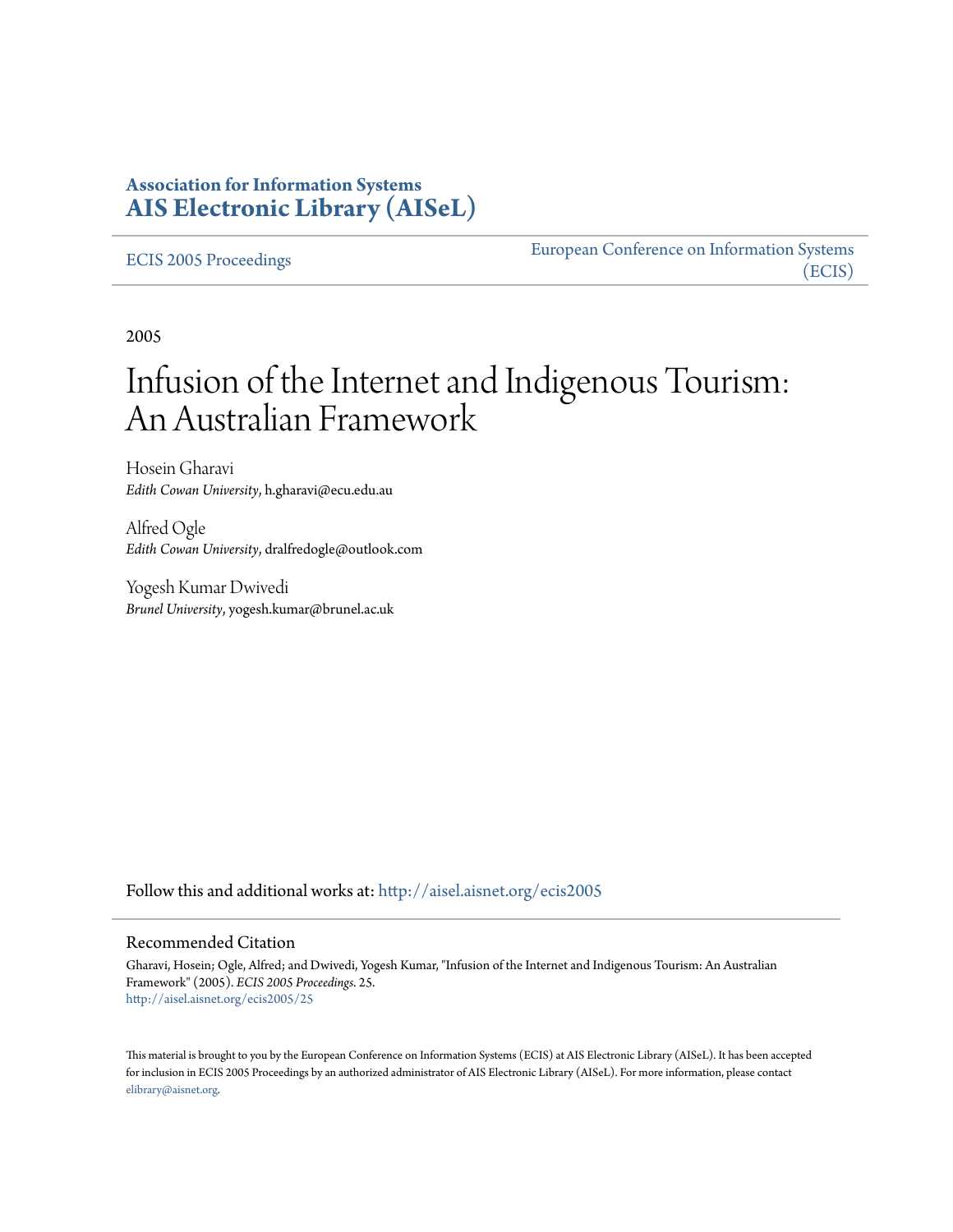# INFUSION OF THE INTERNET AND INDIGENOUS TOURISM: AN AUSTRALIAN FRAMEWORK

- Gharavi, Hosein, School of Management Information Systems, Faculty of Business and Law, Edith Cowan University, Perth, Western Australia. h.gharavi@ecu.edu.au
- Ogle, Alfred, School of Marketing, Tourism and Leisure, Faculty of Business and Law, Edith Cowan University, Perth, Western Australia. a.ogle@ecu.edu.au
- Dwivedi, Yogesh Kumar, Department of Information Systems & Computing, Brunel University, Uxbridge, Middlesex, England. Yogesh.Kumar.Dwivedi@brunel.ac.uk

#### Abstract

*Innovations in the fields of Information and Communication Technology, Transport, and Human Resources Management have transformed the structure of the global tourism and travel industry. The Internet has enabled tourism and travel firms to tap into new domestic and international markets while availing regions in developing countries the opportunities to publicize their unique tourism products and services. The premise of this article is that Information Technology (IT) influences the extent of adoption and infusion of innovative tourism practices as tourism and tourism-enabled networks become increasingly intertwined. Whilst the use of IT and the Internet has resulted in the preliminary unification of practice (as Internet adoption amongst developing tourism destination matures), Technological Institutionalism posits that tourism managers can make strategic choices in the scale and scope of adoption of global tourism practices. From this perspective, the economic possibilities of the Internet and IT are proposed to be the development of strategic differentiation in tourism planning which appreciably improves tourism managers' ability to develop a strategic niche. This means that indigenous tourism operators and indigenous entities engaged in developing tourism in the region can use the Internet to introduce, publicize and promote their unique characteristics. The increased exposure engenders the development of a truly indigenous experience, yet another opportunity for indigenous tourism entities. Accordingly it is proposed that, as far as indigenous tourism is concerned, initially Internet-assisted entry into global tourism is seen as the process of mimicking tourism practices established by developed regions. However, later the adopters' practices evolve to include indigenous strategies in developing region-specific tourism development initiatives as firms experiment with IT and Internet-enabled business operations.* 

*Key words: Institutionalism, Indigenous Tourism, Global Tourism, Internet, Niche, Strategic choice, Australia.*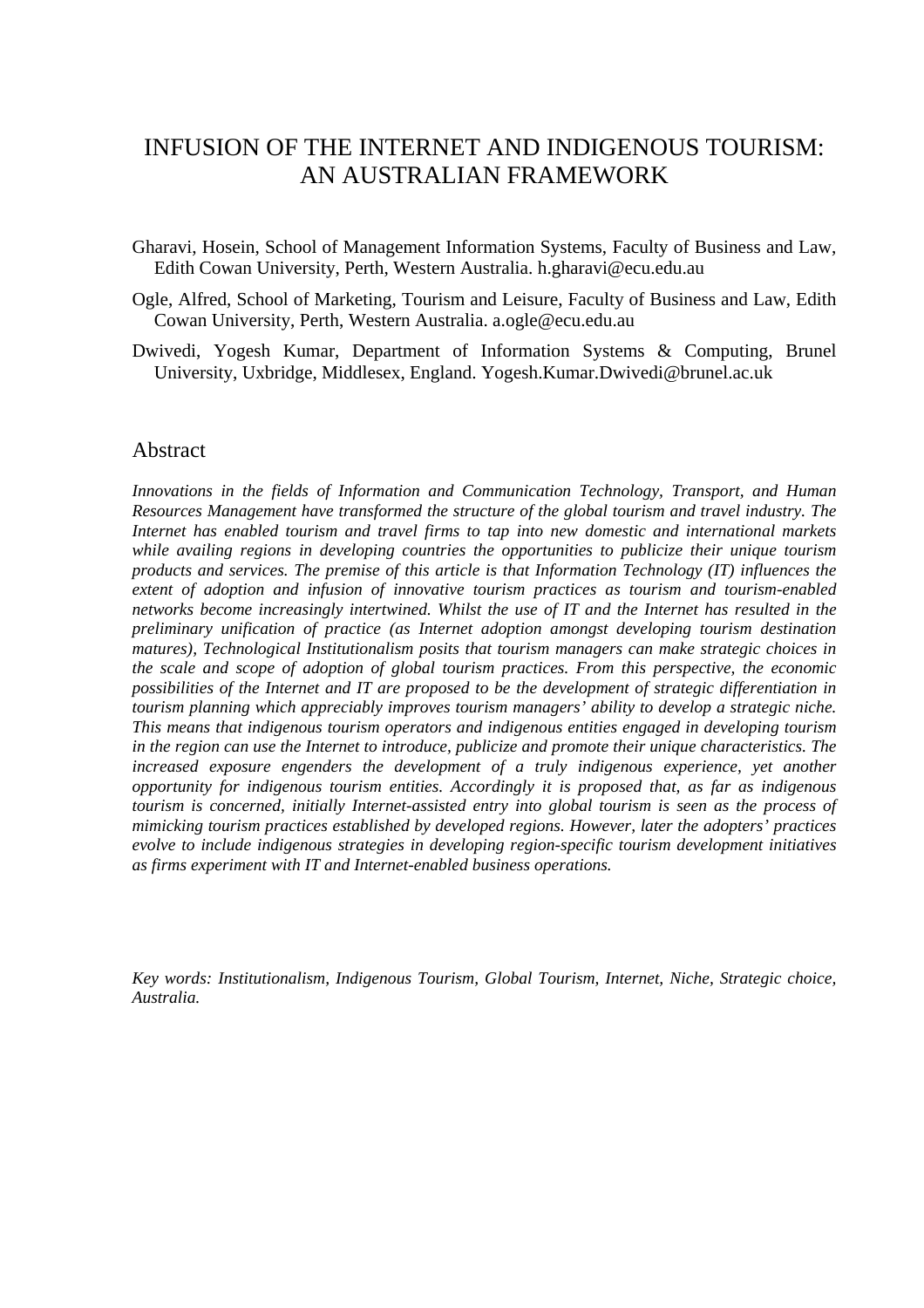# **1 INTRODUCTION**

Information Technology (IT) and the Internet are phenomenons that have created access to new local and international markets. Although the use of the Internet in developing countries has appreciably impacted the way travel agents perform their functions, in principal the core functions themselves have remained unchanged. In many instances the Internet has been used primarily as a tool to communicate more effectively with the end customer in addition to providing information about one's services.

In general, the Internet has allowed national tourism organisations (NTO) and the private sector promoting region-specific tourism to adopt the best practices of travel companies in developed nations thereby resulting in unification of global tourism practices. However, as the global model of tourism matures and incumbent tourism providers become more skilled at managing and developing their own tourism resources, then differentiation occurs. In essence it is proposed that while a major event like the advent of the Internet would appear to have had a homogeniser effect, it can in fact act as a catalyst for the development of indigenous tourism models and will further result in differentiation amongst local and indigenous service providers. Thus the growth of tourism can be attributed to the ability of the Internet to unify practices by allowing tourism in less developed regions to emulate best practices of well developed tourism models, whilst at the same time it permits differentiation in practice where the said regions can develop indigenous tourism initiatives (in this case regional and/or tribal-specific). This also enables the indigenous tourism firms to reduce competition from mainstream generalist tourism service providers.

Theoretically speaking, the uptake and infusion of innovation can be explained by Rogers' Diffusion of Innovation Theory (1983), where the process of change is seen as the outcome of a multi-level and sequential communicative practice across an industry. The adopters basically mimic the best practices from the first movers and this in turn will result in unification of practice and dominance of "best practices" across an industry. However, as will be explained later in the paper, the process of infusion of innovation, at least as far as the case of local and indigenous tourism firms are concerned, should be seen as a process of selective absorption after an initial stage of unification. Firms are allowed to strategically select the innovative possibilities of the technology they are faced with. This approach is very relevant in the case of the indigenous tourism firms where the differentiation is very much based on the uniqueness of tribal and regional attributes as opposed to the mainstream tourism products offered to all customers. Within this agenda, both classical Diffusion of Innovation (DOI) and a institutionalist approaches are examined and a framework is developed that outlines the dynamics of infusion and form selection in the tourism industry, as firms go through a multiple of change levels. These levels from a unification of practice and later evolves to encompass differentiation and nichespecific growth.

# **2 THEORETICAL UNDERPINNING:**

#### 2.1 Institutional infusion: The process of selection and imitation

Infusion is a special type of communication concerned with the spread of messages that are perceived as new ideas. Rogers (1983) defines this phenomenon as the process by which an innovation is communicated through certain channels over time among the members of a social system. Rogers (ibid) also states that patterns of uptake of innovation are influenced by characteristics specific to the innovation and the adopter as well as being influenced by opinion leaders. The Individual Innovativeness theory (Buhalis, 1998; Burgess, et al. 2001, Rogers, 1983) states that individuals who are predisposed to being innovative will adopt an innovation earlier than those who are less predisposed. In this approach to diffusion, three important ways of adoption of interactive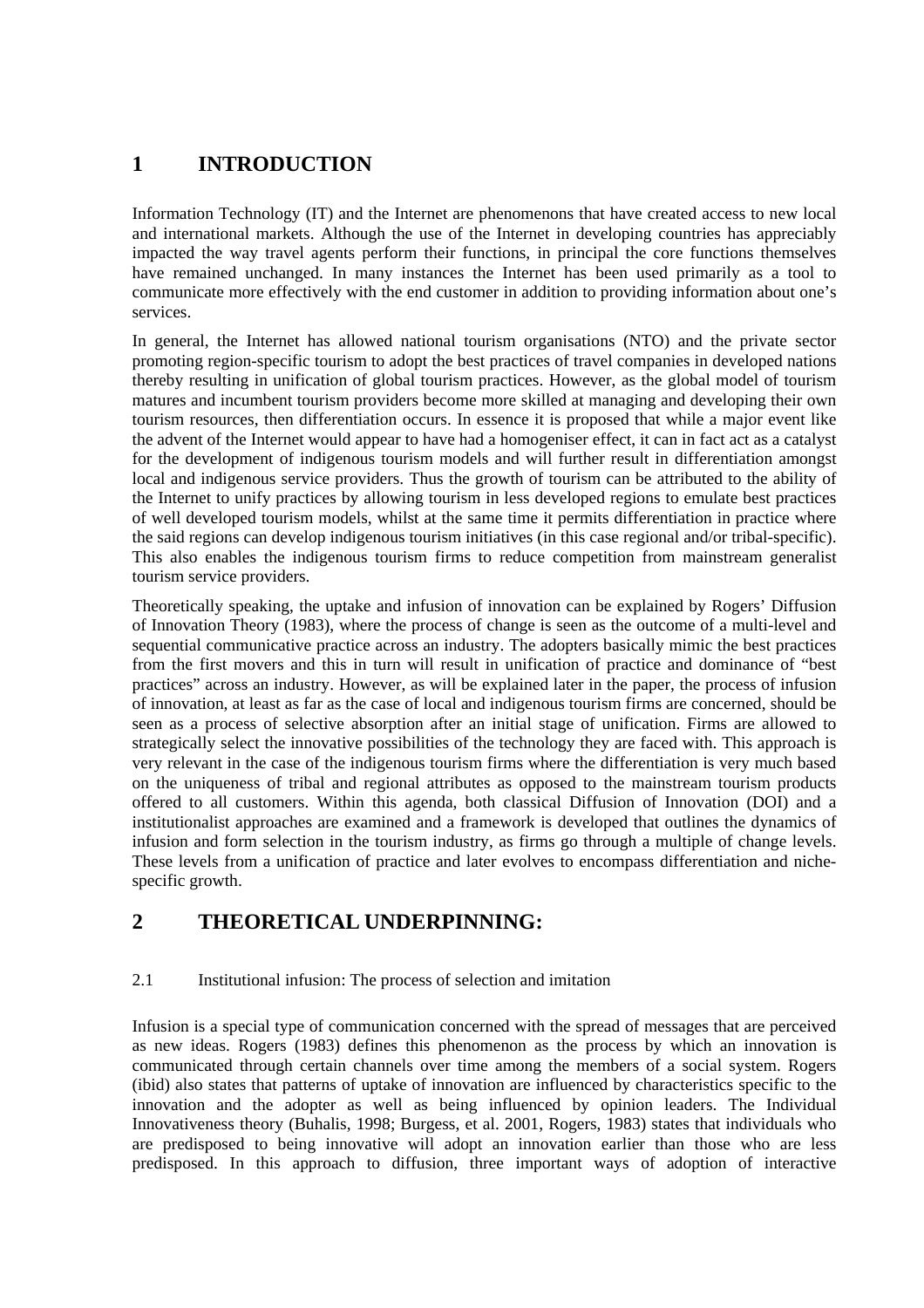communications are suggested. They are; (1) a critical mass of adopters is needed to convince the "mainstream" to adopt the new change; (2) regular and frequent use is necessary to ensure success of the diffusion effort; and (3) communication technologies are tools that can be applied in different ways and for different purposes and are part of a dynamic process that may involve change, modification and reinvention by individual adopters.

In the case of the indigenous tourism, the trajectory of growth and uptake of innovation is seen as a combination of various steps. These steps start from a generalised unification of practice as outlined by traditional DOI model (Buhalis, 1998; Burgess, et al. 2001, Rogers, 1983). At the preliminary stages of the infusion process, firms, in order to be allowed to exist in the industry, are forced to adhere to a set of rules and regulations imposed by the governing bodies of the industry in this case being the various tourism and travel bodies in Australia (e.g. International Air Transport Association (IATA) and Australian Federation of Travel Agents Limited (AFTA)). Upon adherence to the prescribed rules and regulations, firms are allowed to differentiate themselves when it comes to sales and promotion of their product and services. The choice and extent of differentiation is directly proportional to the level of available financial resources available to the indigenous tourism firms and the benchmark or the accepted norm that acts as an institutional base for the travel companies. As far as the finance resources are concerned, this means the greater the amount of available resources, the higher the chance of proliferation of indigenous tourism firms. In Australia, various Commonwealth and State authorities support initiatives for Internet and communication technology to be made assessable to indigenous communities to engender community-based tourism ventures based on the unique tribal and regional characteristics.

Once the benchmark has been selected, by using the communicative abilities of the Internet in order to survive and innovate, all tourism regions enter into a web of strongly complementary technical relationships thus reinforcing the uptake of the benchmark. This gives rise to networks where issues such as compatibility and standardisation become pertinent. Such a process is continuous and diffusion spreads through the mimicking of the practices of others. This is in line with the institutional approach of Havemann (1993a) where diffusion of global tourism practices occurs at two levels: firstly at the national economy level where the emphasis is on the macro aspect of industry change and later when development of the argument to encompass firms and entities offering tourism services within networks of firms contributing to the finalised tourism service in that region. From this perspective, organizations are strongly influenced by their environments. But not only are competitive forces and efficiency-based forces at work, socially constructed belief and rule systems also exercise enormous control over organizations namely in the way that they are structured and how they carry out their work (Scott, 1990). In this regard national economy level globalisation does enforce global values and business practices; however, these practices later evolve into a more localized version encompassing localized values and norms, thus allowing differentiation amongst regions.

# **3 THE PROCESS OF INFUSION OF GLOBAL TOURISM PRACTICES**

Trade in tourism services and tourism activities in general have the potential to become an engine for growth and economic development. Tourism can also be a driving force in efforts to combat poverty. But it is also a highly vulnerable economic activity affected by several risk factors, including global events related to international politics, health-related problems and climate changes. A major challenge for developing tourism is the growing control of a few global tourism operators and travel distribution networks over many aspects of world tourism. These include organized travel, international booking, and the marketing and sales of tourism and related activities. This concentration of power reduces the benefits that developing regions can reap from the liberalization and expansion in world tourism (OECD 2002a; OECD, 2002b).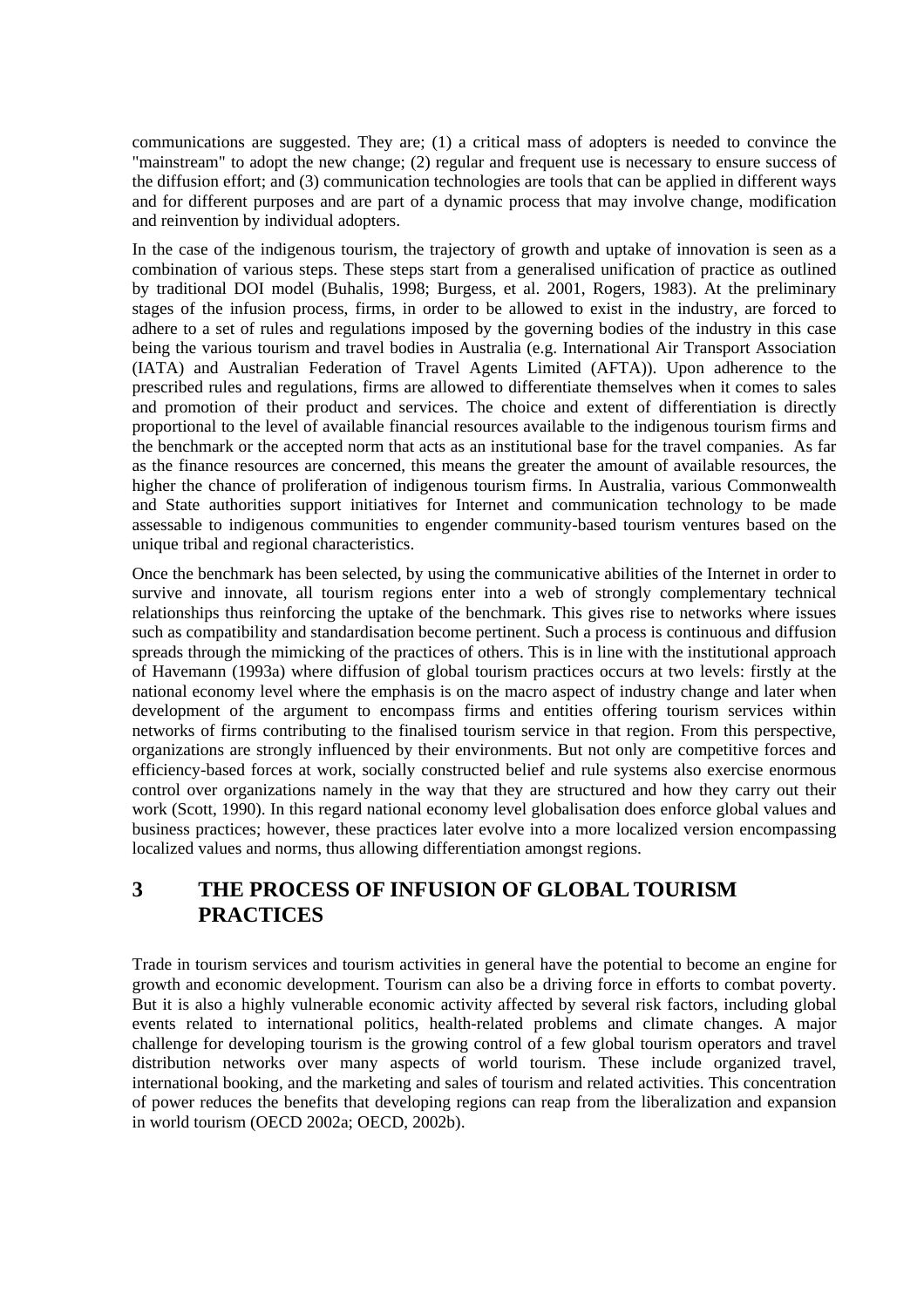The Internet, as far as developing regions is concerned, has increasingly been incorporated into cultural, educational and outdoors vacations. The sector is therefore offered an important opportunity to better exploit the Internet in building customer relationships by gathering information from customers and potential clients to create customer profiles. This assists in making niche identification, development and maintenance more effective.

#### 3.1 Indigenous tourism in Australia

Indigenous performers and graphic images representing or suggesting Aboriginal culture have been essential aspects of the opening and closing ceremonies of the Olympics and Para-Olympics in 2000. In developing an indigenous tourism scheme, the Commonwealth Government of Australia has set an agenda for developing an indigenous type of tourism. By doing this, the aim has been to provide:

- A choice for indigenous people to be involved in the tourism industry thus promoting community involvement and ownership, and
- The development of community ownership of the indigenous tourism products by the indigenous peoples with appropriate support from the mainstream tourism industry (ATSIC, 2003).

The indigenous population of Australia is mainly made up of two groups: Aboriginal and Torres Strait islanders. Within each main group there are a number of tribes and communities, each distinct and offering very unique experience. These differences between different groups of indigenous Australians can be a very promising opportunity in developing specific market niches and the use of the Internet will not only promote indigenous tourism but also educate, train and develop the international profile of indigenous tourism in Australia far more effectively. To date, promotion has typically relied on indigenous themes which portray a single Indigenous culture - one where boomerangs, didgeridoos, dot or X-ray style painting and stereotyped imagery are predominant. Indigenous cultural industries, particularly arts and crafts, are very popular with tourists. The value of these arts and crafts sales far exceeds the current value of Indigenous cultural tourism, and it represents the main form of contact that most tourists have with Indigenous cultures at present. This represents a considerable economic strength that can be built on, to benefit both tourism and cultural industries (ATSIC, 2003).

A fundamental undertaking of indigenous tourism authorities in Australia is the provision of basic training and skills necessary to develop a skills base in aboriginal areas so that they can in turn get into contractual relationships with mainstream tourism companies in Australia in promoting their unique tourism experience. Indigenous entrepreneurs are encouraged and supported to attend a TAFE (Technical and Future Education) Aboriginal Tour Guide Program that encourages them to form businesses and cooperatives specializing in indigenous tourism. This course familiarizes the participants with basic tourism management skills. As a starting point in developing national and international awareness and interest, cultural tours are provided. These tours include the Upper Hunter Valley, based on four main sites. Gringai Cultural Tours offer full and half day tours of Aboriginal sites which provide a distinct contrast to the wineries, fine food and arts and crafts venues of the region (ATA, 2004a; 2004b).

Training and support of the indigenous businesses and cooperatives is also complemented with exposure to the mainstream tourism industry there are growing linkages with the regional tourism body. Mainstream tourism providers also see this as an opportunity to provide authentic indigenous experience by cooperating with the indigenous entities in marketing the packages worldwide and therefore new cooperative linkages are formed. Finally the indigenous tourism providers are assisted with international marketing campaigns where promotion is actively pursued through schools and existing tourism business in the region such as the vineyards and the mineral mines (ATA, 2004a).

In addition to the above training schemes the Australian State and Federal tourism authorities provide financial and logistical support to indigenous tourism firms. Financial assistance includes audits and performance evaluations to maintain a standard quality (ATSIC, 2003). Since the introduction of the Internet and especially after the Sydney Olympics, indigenous tourism firms have used the Internet to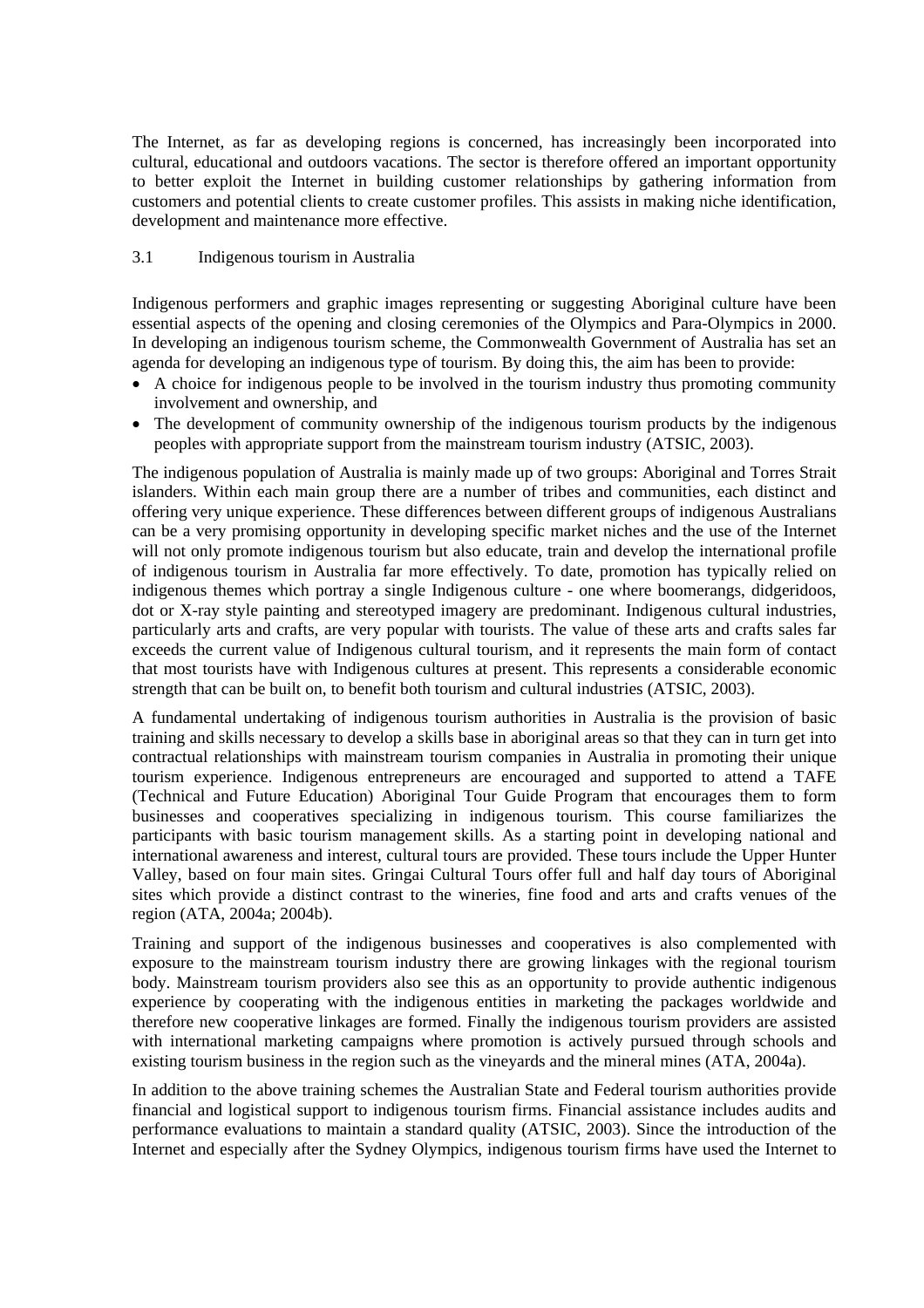a larger extent to establish a presence in global tourism trade whilst at the same time most have used this medium to communicate with potential customers. As pointed out by Anckar and Walden (2001), firms offering tourism services in a region learn about the effectiveness of the Internet in promoting their tourism services globally and subsequently acquire the Internet to integrate it in their Sales and Marketing (S&M) portfolio as a strategic move to transform their businesses into entities offering services to very distinct groups of customers. To achieve this, the first move is to offer the big suppliers such as the international travel and tourism providers, wholesalers, and local partners, services as a middleman. By doing this, firms have to acquire and infuse certain globally recognised practices in order to be compatible with the requirements of the wholesalers in the developed world. In this regard, the Internet becomes a very cheap tool in searching and acquiring ideas and practices that firms normally use. It also allows exposure and so the firm in the developing region, either in the context of a cluster or by itself depending on its size and uniqueness of its offering, can also negotiate with all the new suppliers of products and the other services offering them access to new clients. Secondly, it can also take advantage of communicative abilities of the Internet in allowing connectivity in geographically dispersed locations by allying itself with a tourism hub that serve small regional communities and in return provide the technological platform for the regional tourism hubs thereby offering them access to information and resources that they need to continue their previous operations. Therefore it is safe to assume that IT and the Internet provide a number of options as far as partners and the potential customer base are concerned. As the firm links with each of the partner, each partnership is a structural option where the firm is allowed to focus on a specific niche; therefore each of these options is a way for each firm to differentiate itself from the rest of the firms offering the same type of service.

Besides the direct intervention of the Federal and State Governments, local and national indigenous support bodies play a key role. As far as travel and tourism is concerned, one of the examples of the regions specific indigenous hubs is the Aboriginal Tourism Australia (ATA). It is the foremost national organisation for Aboriginal and Torres Strait Islander tourism within Australia working with Aboriginal communities in tourism development to benefit the community and build cultural, environmental and economic sustainability whilst maintaining cultural values. In addition to developing and promoting indigenous tourism, it also works with non-indigenous operators and publishes numerous brochures which help visitors understand how to respect indigenous communities. (ATA, 2004a; 2004b; 2004c). Besides providing exposure ATA provides training and infrastructure support for its members and uses the websites as a source for exposing firms specialising in Aboriginal tours. As far as the Aboriginal tourism is concerned, besides the mentioned supports and training, the tourism board has helped establish indigenous tourism areas to which the tour operators and other tourism-related companies take the travellers interested in such experiences. There are currently three regions that are main starting points in promoting indigenous tourism.

Gringai Aboriginal Cultural Tours, based at Singleton in the Hunter Valley of New South Wales (NSW), is one of the regions being promoted. This area is developed and maintained by the NSW Tourism Commission and the NSW National Parks and Wildlife Service (NPWS). By working together these two government bodies are responsible for developing and maintaining the parks and reserve system, and conserving natural and cultural heritage in the state. Although indigenous tourism is being promoted as a means to develop self-sustainability of the indigenous populations of the Gringai Aboriginal areas, nonetheless the Government of the NSW acts as the monitoring mechanism in maintaining a specified standard of service via enforcement by the Tourism Commission of NSW. The mandate of the Tourism Commission is to safeguard protected native flora and fauna in NSW, and also to protect and manage Aboriginal sites, objects and places of special significance to Aboriginal people (NPWS, 2004).

In Western Australia (WA), there are two regions that are developed as regional hubs in developing indigenous tourism. Karijini National Park Visitors' Centre in the Pilbara region and Kimberley Regional Tour in the Kimberley region are two specific regional hubs that are being developed by the state authorities. The Industry Development and Visitor Servicing Division of the West Australian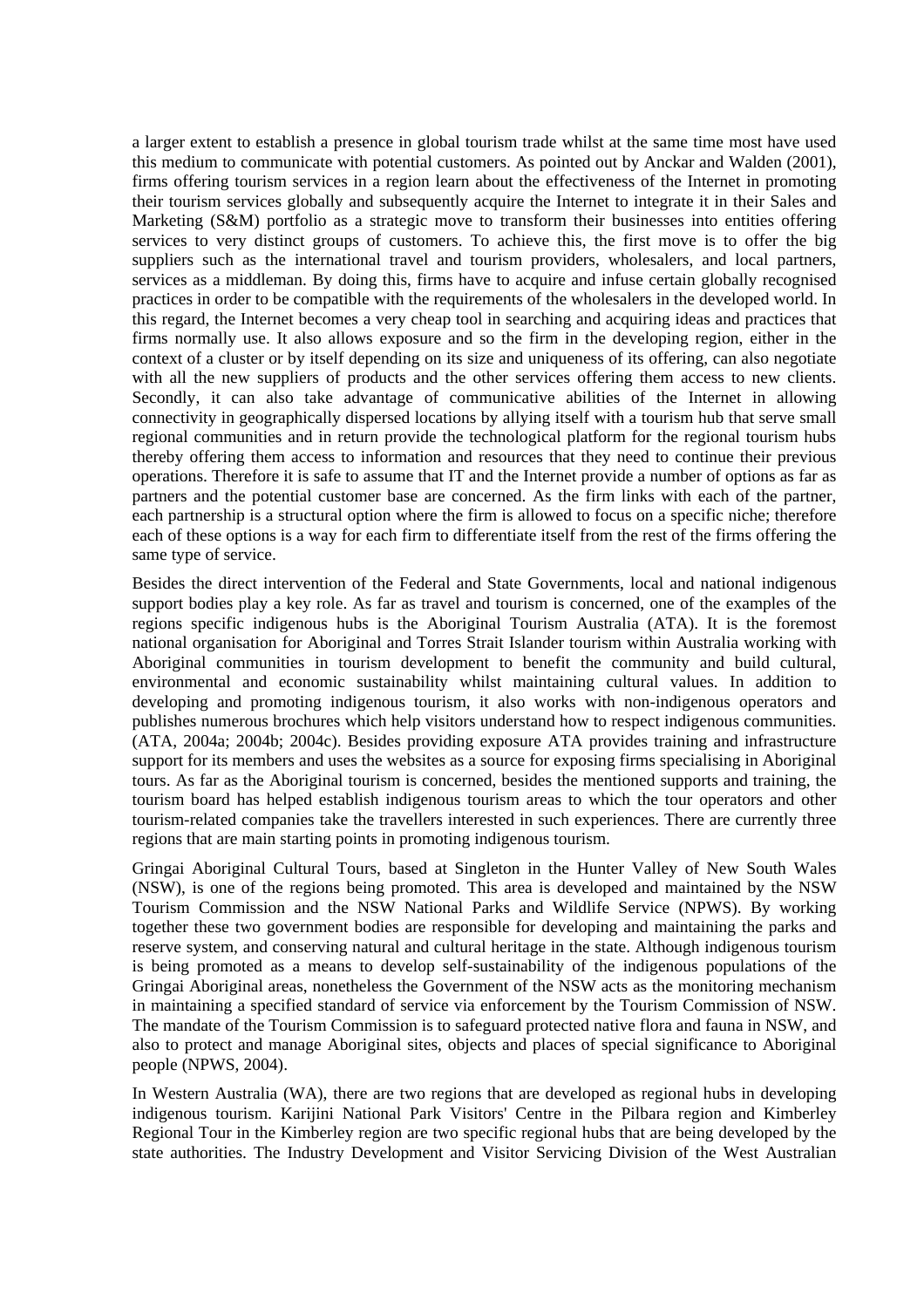Tourism Commission ensures that the appropriate product is in place for visitors to enjoy and that destination and product information services and booking facilities are provided throughout WA to enhance visitor experiences and increase the likelihood of them increasing their length of stay. In addition, the said body will facilitate the dynamic development of indigenous tourism through raising the profile of nature-based tourism and developing niche sector product, such as indigenous, cultural, educational and health tourism as well as cruise shipping. In addition it provides the managerial framework for visitor servicing to operate efficiently and effectively throughout the State via the WA Tourism Network, enabling the provision of information and bookings to be made using telecommunication and internet technology, including data collection and distribution (KBT, 2004).

In addition to the above efforts, the activities of the Kimberley Regional Government provides a good example as to how the Government Agencies have acted in providing service and training whilst at the same time have encouraged differentiation based on cultural and tribal backgrounds. The Kimberley region is the home to one of Australia's famous aboriginal parks which was later developed into Kimberley regional tours and tourism packages. In partnership with the West Australian Tourism Commission, the Kimberley Board of Tourism manages the training and development of regional tourism and also promotes indigenous development and economic self-sufficiency by focusing on the unique attribute of the tribes that inhabit the Kimberley region (KBT, 2004). Each of the abovementioned national parks acts as a tribal area where a tribal or community specific tourism is developed. The packages highlight unique aspects of the region where the national park is located and the tribes that inhabit the said parks. The tours focus on:

- Indigenous cultures of each region.
- Unique flora and fauna of the region.
- Food and beverages unique to the region.
- Plants and herbal remedies specific to the region.
- Tribal oral history, songs and dances that signify the differences between each individual tribe.

This specific differentiation based on regions coupled with the Internet-enabled communication can allow indigenous tourism not only to promote indigenous tourism but also to enlighten tourists and highlight the diverse facets of indigenous life in Australia and to enhance the tourist pull factor. The indigenous tourism in Australia lends itself well to the following proposed framework.

#### **4 THE PROPOSED FRAMEWORK**

A review of the literature (Anckar & Walden, 2001; Bloch, Pigneur & Steiner, 1996; Buhalis & Main, 1998; Buhalis & Licata, 2001; O'Brien, 1998, Van Rekom, Teunissen & Go, 1999, Wober & Gretzel, 2000) suggests that industry factors affect the uptake of innovation in the global tourism industry and its influence in developing countries acting both singularly and in concert. These factors include:

- The trigger for the introduction of the ICT (Internet was a cheaper tool to learn what other regions are doing in terms of developing their tourism and later marketing one's own services also became cheaper via the Internet ); and
- The inter-firm relationships (an organization's ties to other organizations can either broaden or restrict its awareness of environmental trends and may also expose it to various adaptive responses employed elsewhere in the industry).

The above factors each contribute to the extent and scope of uptake of innovation. In general, becoming members of the tourism industry requires a close adherence to rules and regulations of the governing authorities in the industry. Figure 1 is a framework indicating the dynamics of macro level changes and micro-level strategic choice. As Figure 1 shows, the change in the industry starts with unifying diffusion of new technology at macro level where the new comers potentially mimic or are forced to duplicate the practices of the incumbents so as to be allowed to operate and survive. However, at the macro level where each firm is viewed in terms of its value chain, after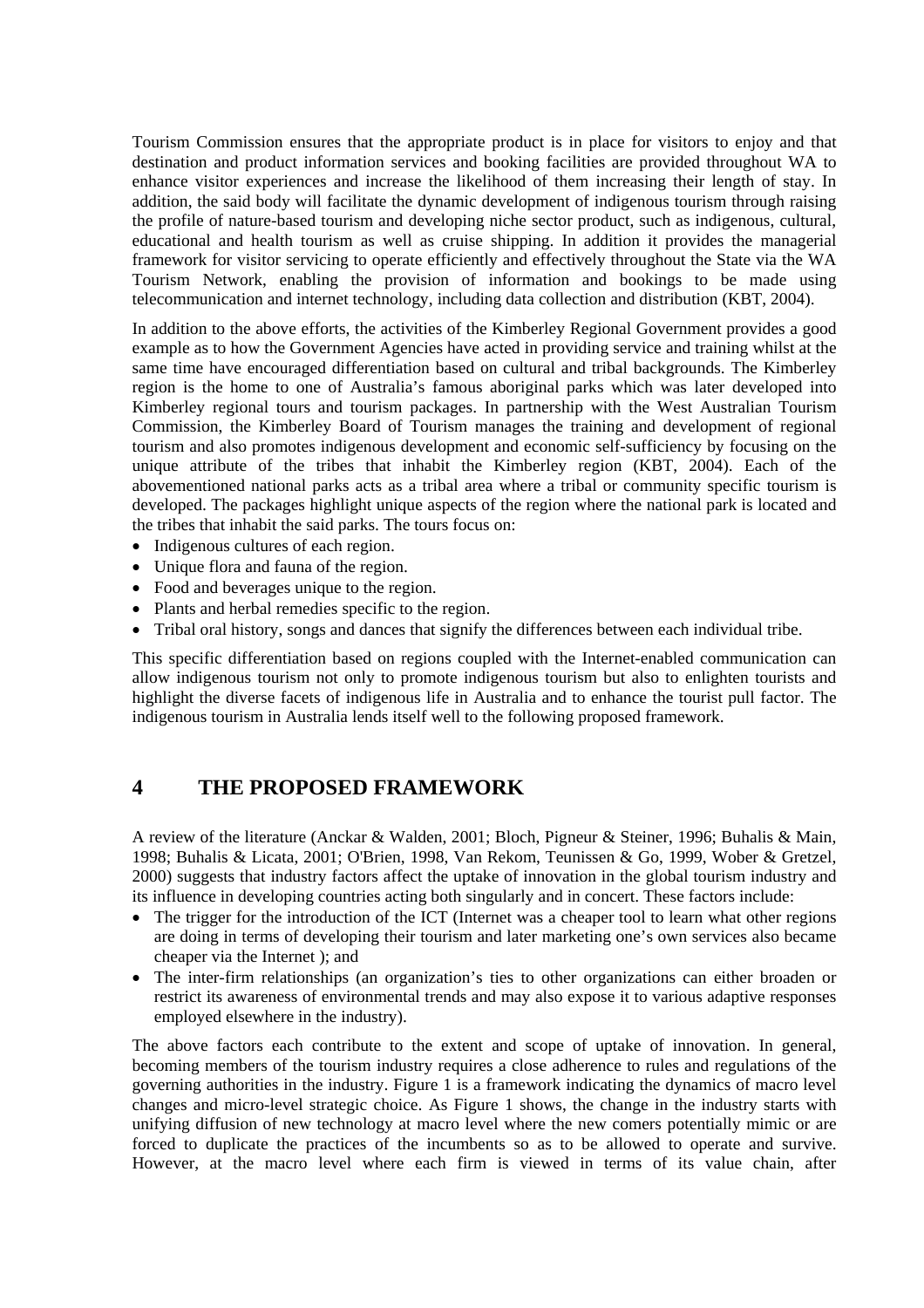accommodation, and generalisation aim to differentiate themselves based on type of service an the experience which they bring to their customers.



*Figure 1: The proposed ICT innovation uptake framework showing dynamics of uptake at macro and micro levels.*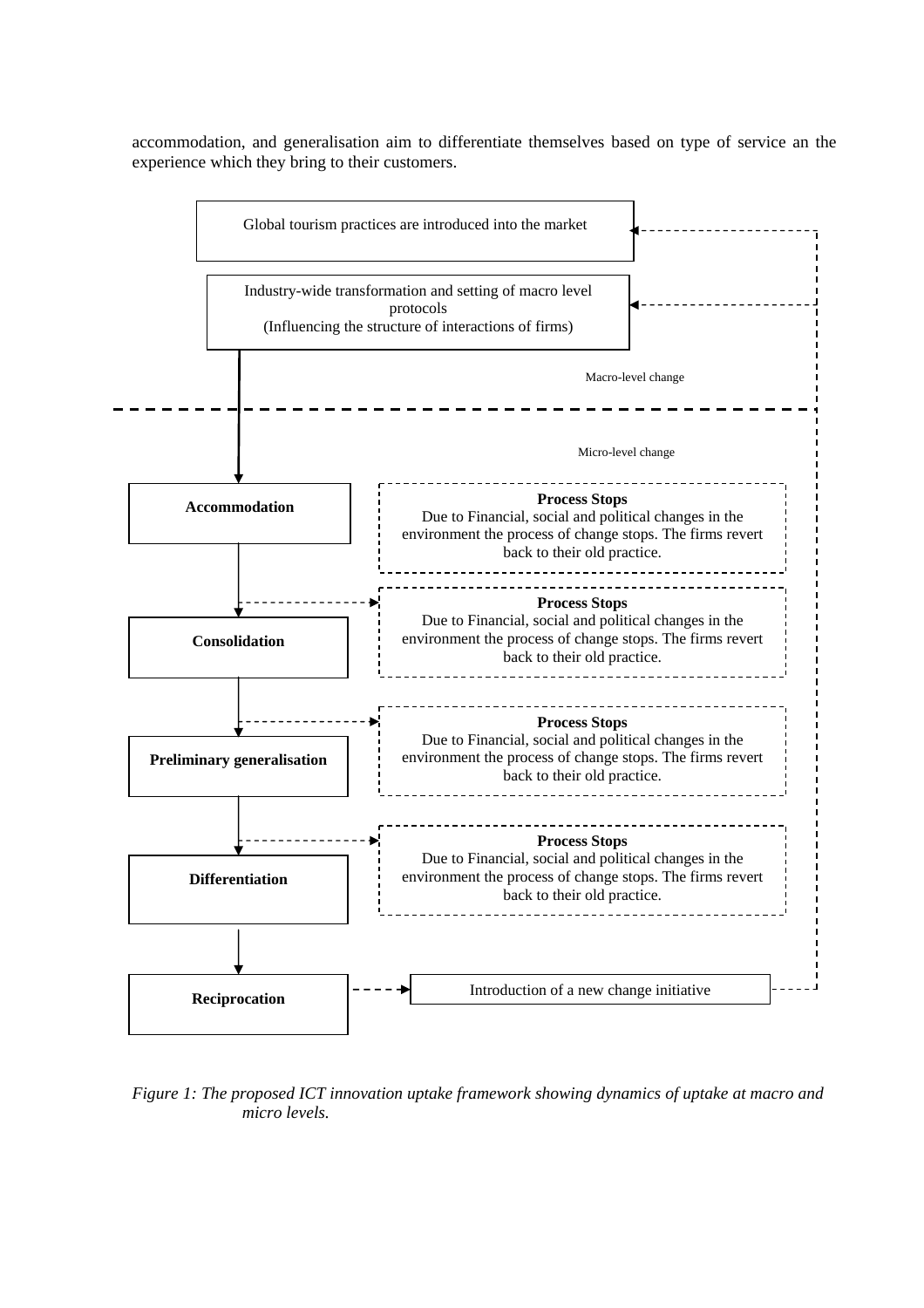At each stage a firm may be able to go on and develop further but since the financial resources of firms are rather limited, depending on the availability of resource, firms go to the next stage or back out. Firms that have backed out will either be deemed illegitimate by the industry and forced to move out of the industry, or they carry on with their previous business practice, however knowing that they are running their business at a risk of either being set aside, taken over or operate at lower margins compared to other firms in the industry offering services with the new technology. Usually the travel agents upon the setting of macro protocols go through a five process namely:

- Accommodation: in order to be able to operate, each tourism firm must conform to the regulations set by the local travel authority plus the regulations of IATA. If a travel agent has not accommodated to these regulations, it cannot operate and therefore cannot exist as a travel agent in the industry;
- Consolidation: this refers to the structural changes that tourism companies make in order to mainstream their operations to ensure compatibility to the industry regulations and norms, and in the case of travel agents, system infrastructures. For example, if the tourism companies all use a certain system, it make sense to also use that very system to be compatible with the suppliers and also other agents that are part of one's value network;
- Preliminary generalization: the above compatibility will undoubtedly lead to similarities in operations and unification in practice. At this stage technology has not evolved yet and therefore agents are more of a generalist than a specialist;
- Differentiation: technology is about to mature and therefore it is possible for agents to carve a specific niche out of the market and focus solely on that specific population in that niche rather than be a generalist;
- Reciprocation: this refers to strengthening of the relationships between agents and also their own value systems as the Internet allows cooperation amongst partners at a higher speed and with a much more improved effectiveness. Bonds between firms become stronger and this also strengthens the institutional grip on the inter-organizational networks.

# **5 DISCUSSION**

As the framework (Figure 1) illustrates, from a macro perspective, the initial trigger for change results in setting a uniform working platform that sets the boundary within which change can take place. In the case of the developing indigenous tourism, the government has a role of initial training and development of the sector and also acts as a primary networking platform between the indigenousfocused tourism firms and the mainstream tourism providers. By doing this the government agencies in charge of promoting and developing tourism becomes the unifying agents between this new type of service and what traditional mainstream tourism provides. Through alignment of the indigenous tourism providers with mainstream tourism companies, established tourism practices are replicated in the indigenous tourism service providers and this isomorphic change imposes the quality controls that are standardised throughout the industry. In terms of cluster level change, diffusion occurs in a predetermined set of norms. In a sense the industry has already chosen the right path for the firms, and the "right way" of operating is predetermined for its entire members. However, within these predetermined norms, firms have the strategic choice of being selective to ensure their differentiation from other participants in the industry.

With regard to the role of the legal as well as professional regulations on the way the firms are structured, Dobson (2002, p.39) developed an alternative approach in explaining the change and final "structuration" and form selection of firms regarding outsourcing and the role of State Government in the outsourcing decision. This approach as been used and further developed to show the process of structuration across the indigenous tourism providers in Australia. As the framework indicates from a macro perspective, the initial trigger for change results in the setting of a uniform working platform that acts as a limit or a barrier to being different. This means the external structure is important and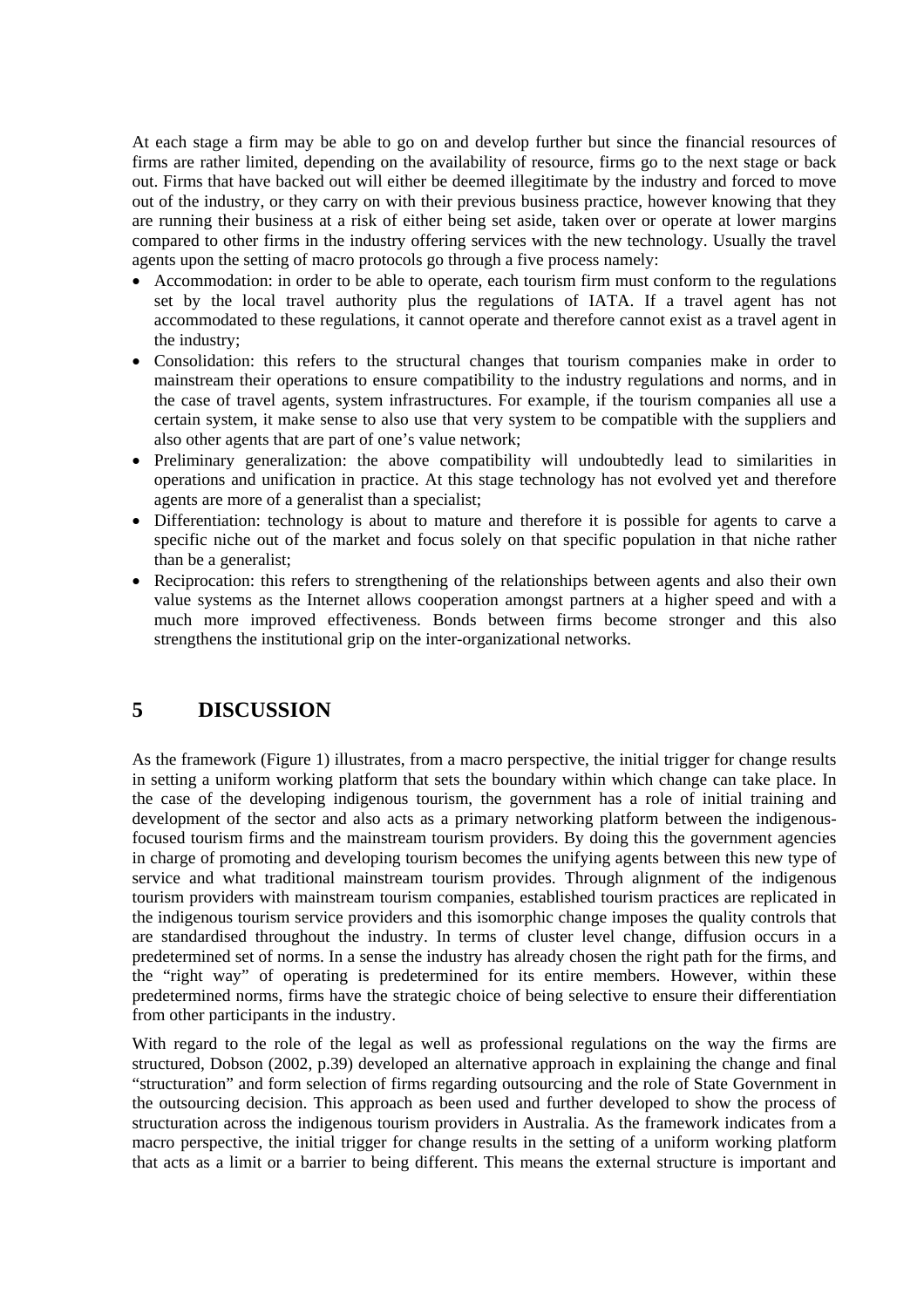members of the industry have no say in the scope and extent of the uptake of innovation. This is highlighted by an initial shift from fashion perspective to forced selection perspective. However, once the macro trace or the uniform technology is in place, firms actively seek to differentiate themselves. One way is to develop a cluster-like cooperation where the firms offering indigenous tourism packages act as a go-between the players in the industry by providing services at a lower cost. In the past, these services had to be developed in-house at a higher price by the brokerage houses. The inter-firm cooperation and networking can later give rise to the mutualism, a new paradigm of interaction among organizations. This is different from the competition only paradigm. This is often referred to as pooling of resources (Thompson, 1967) where firms cooperate at the macro level in order to compete for a bigger share of their niche. This is equivalent to the shift from the forced selection perspective to efficient choice perspective as indicated by arrow number 2 in Figure 2 below.



Active Agency Passive Agency

*Figure 2: Development of the model proposed by Dobson (2002).* 

Where uptake of the innovation is based on an experimental short-term basis in which firms are not sure about the future of an innovation, the uptake takes the form of the dotted arrow 2'. In this regard, diffusion of innovation is not always a push mechanism in a sense that the way industry is run is always pushed down the chain of command and adhered to by all the members. Rather in some cases and especially with the usage of IT smaller firms can shift the balance of power to themselves and thus the players in the network need to change their role and strategy from a push to pull (McMater et al., 1997).

In the case of indigenous tourism, the evolution of the business model can be traced as a primary move from "fashion perspective" to "forced selection perspective". At this stage the Commonwealth Government, through financial and managerial support and training of potential managers in the communities, set up layers of limit or normative boundaries where the initial modelling of business is based on a standardised prescription. However once the initiative starts, indigenous groups such as the ATA provide training and support for the communities whilst having in mind the unique cultural and regional and linguistic characteristics of those communities. Therefore the initial push to the "forced selection perspective" is later followed by a move to "efficient-choice perspective". At this stage unlike the mainstream tourism service offerings, the service is intended to be enriched by indigenous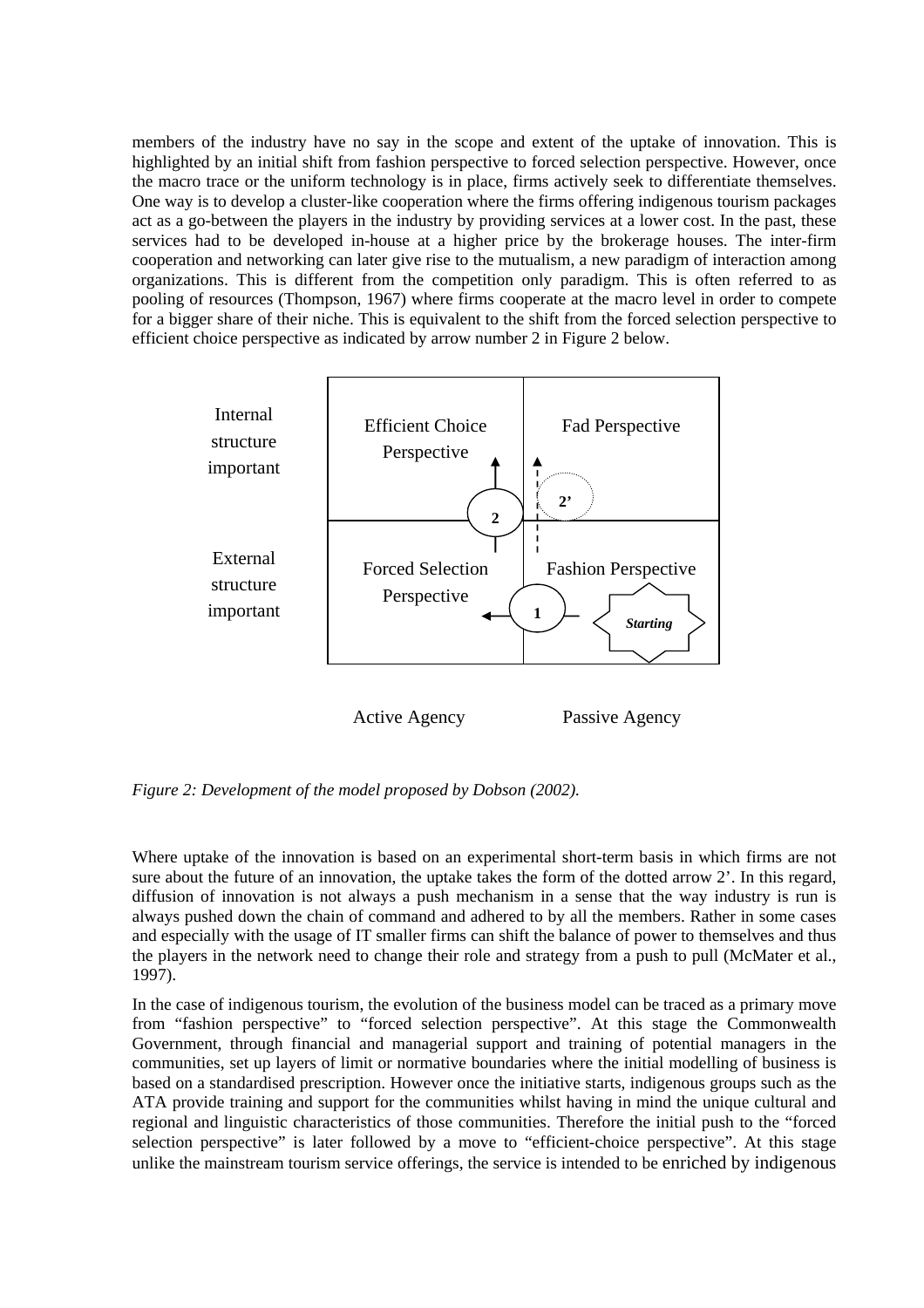culture, values, spiritual connection to the land and the people inhabiting the community. This results in the promotion and development of Aboriginal people and Torres Strait Islanders employment and training within all facets of the tourism industry and also ensures representation of Aboriginal people and Torres Strait Islanders on key industry bodies. At the same time continuous support from the Indigenous bodies means that the Federal, State and Local Governments are pursuing a responsive strategy to accommodate the needs of Aboriginal people and Torres Strait Islanders and domestic Australian and inbound tourism. The role of technology in this regard is to facilitate the above processes and act as a driver for a more involved community action in developing regional potentials and promoting those potentials worldwide.

# **6 CONCLUSION**

This paper looks at the consequences and opportunities created as a result of IT diffusion in the global tourism development, from an institutionalist perspective. As mentioned earlier, IT creates an environment where the old ways of operating no longer applies and new rules have to be developed. These new rules set the conditions within which organizations can operate and within which management can make strategic choices. The proposed framework examined the structure and governance mechanism of the industry by examining the role of the Internet as a facilitator in learning, unifier of practice and later on as a tool to differentiate one's practice from competition. It also acknowledges the social context (i.e. role of technology and change in the niches) and the economic outcome of change where competition forces differentiation as a tool of survival. It is suggested that the IT diffusion framework for the tourism development in the global market presented can be used by the industry leaders to actively shape the adaptive trajectory of their firms. These industry leaders can in turn define the way the industry is and should be. They provide blueprints for organizations by specifying the forms and procedures an organization of a particular type should adopt if it is to be seen as a member-in-good-standing of its class.

#### References

- Anckar, B., & Walden, P. (2001). Introducing Web technology in a small peripheral hospitality organization. International Journal of Contemporary Hospitality Management, 13(4/5), 241.
- Appelman, J. H. (2004). Governance of Global Interorganizational Tourism Networks: Changing forms of co-ordination between the travel agency and aviation sector. Erasmus University, Rotterdam, Netherlands.
- Aboriginal Tourism Australia (ATA) (2004) About ATA Source visited on October 2004 at: http://www.aboriginaltourism.com.au/about.asp?data=060801074D4C4F497557584C434D4C
- Aboriginal Tourism Australia (ATA) (2004) About ATA Goals, Source visited on October 2004 at: http://www.aboriginaltourism.com.au/about.asp?data=060801044D4C4F497557584C434D4C
- Aboriginal Tourism Australia (ATA) (2004) About ATA Partnerships Source visited on October 2004 at:

http://www.aboriginaltourism.com.au/about.asp?data=0608010B4D010407050C4B7043545D4E48 78555D44444F785158555C4542585B44197B5B42444F66445A594A5843

- ATSIC (2003) Development of Indigenous tourism in Australia. Source visited on Oct 2004 at: http://www.atsic.gov.au/Programs/Industry\_Strategies/tourism\_industry\_strategy/appendixc.asp
- Bloch, M., Pigneur, Y., & Steiner, T. (1996). The IT-enabled extended enterprise: applications in the tourism industry. Unpublished manuscript, Ecole des HEC- Universite de Lausanne Working Papers. Lausanne, France.
- Bloch, M., & Segev, A. (1996). The Impact of Electronic Commerce on the Travel Industry: An analysis methodology and case study. Fisher Centre for Information technology and Management Working paper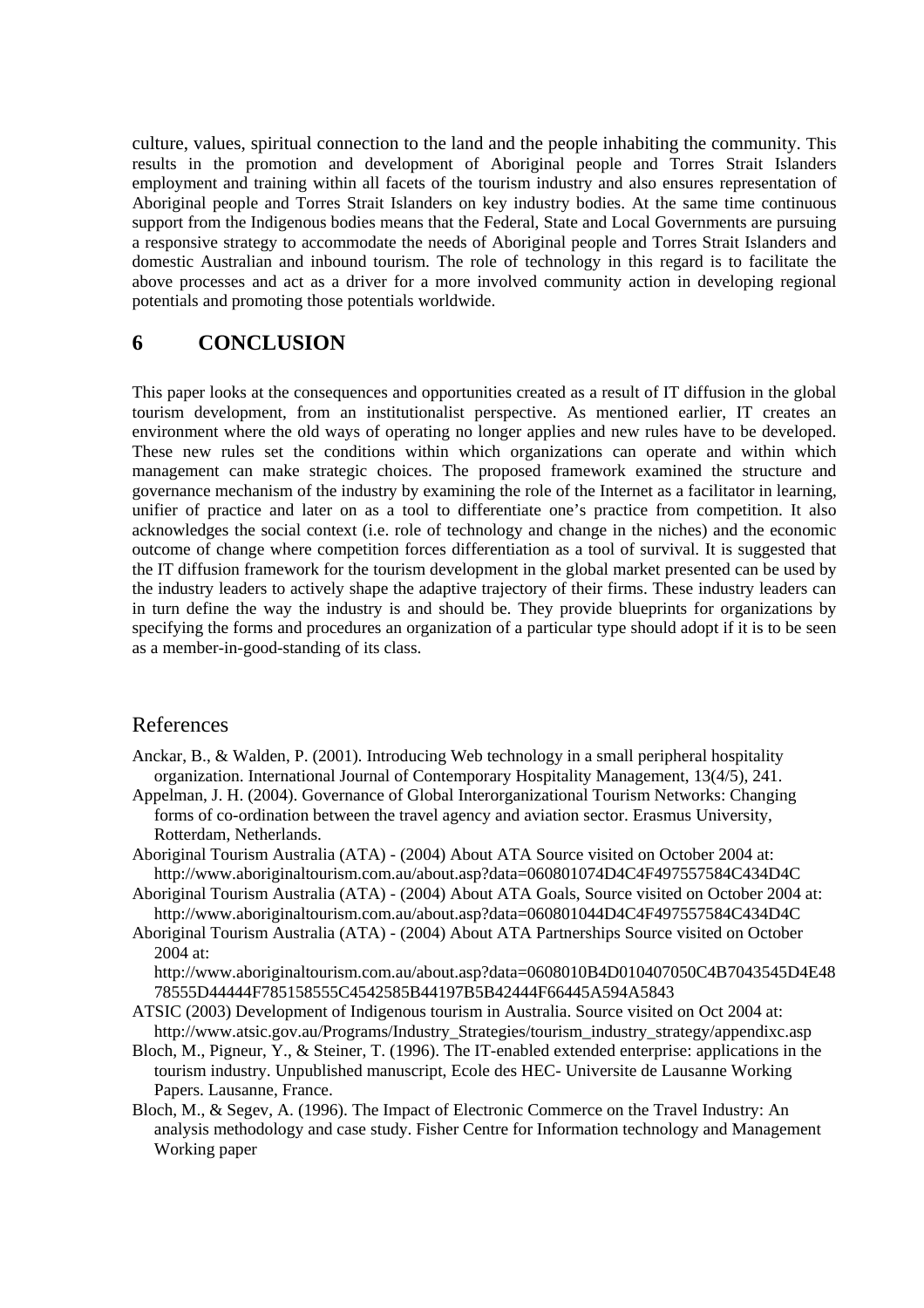- Buhalis, D., & Licata, M. C. (2001). The future of eTourism intermediaries. Tourism Management, 23, 207-220.
- Buhalis, D., & Main, H. (1998). Information technology in peripheral small and medium hospitality enterprises: Strategic analysis and critical factors. International Journal of Contemporary Hospitality Management, 10(5), 198-202.
- Burgess, L., Cooper, J., & Alcock, C. (2001). The Adoption of the Web as a Marketing Tool by Regional Tourism Associations (RTAs) in Australia, Coffs Harbour, NSW
- Dobrev, S. D., Kim, T. Y., & Carroll, G. R. (2000). Niche and scale in organizational evolution: A unified empirical model of automobile manufacturers in the US 1885-1981.
- Dobson, P. J. (2002). Innovation Diffusion from a Structure/Agency Perspective. In D. Bunker, D. Wilson & S. R. Elliot (Eds.), The Adoption and Diffusion of IT in an Environment of Critical Change - IFIP TC 8 International Working Conference on Diffusion, Adoption and Implementation of Information Technology, 1st- 3rd August 2002. (pp. 34-44). Sydney, Australia: Pearson Publishing services on behalf of International Federation of Information Processing (IFIP).
- Granovetter, M. (1985). Economic Action and Social Structure: The Problem of Embeddedness. American Journal of Sociology, 91, 481-510.
- Granovetter, M., Castilla, E., Hwang, H., & Granovetter, E. (2000). Social Networks in Silicon Valley. In C. M. Lee, W. F. Miller, M. G. Hancock & H. S. Rowen (Eds.), (pp. 218-247). Stanford: Stanford University Press.
- Haveman, H. A. (1992). Between a Rock and a Hard Place: Organizational Change and Performance under Conditions of Fundamental Environmental Transition. Administrative Science Quarterly, 37, 48-75.
- Haveman, H. A. (1993a). Follow the Leader: Mimetic Isomorphism and Entry into New Markets. Administrative Science Quarterly, 38, 593-627.
- Haveman, H. A. (1993b). Organizational Size and Change: Diversification in the Savings and Loan Industry After Deregulation. Administrative Science Quarterly, 38, 20-50.
- KBT (2004) Kimberley Board of Tourism and regional development. Site visited at: http://www.kimberley.wa.gov.au/index.cfm?menu=131&page=kdc\_act\_econ27
- Langley, A. (1995). Between 'Paralysis by Analysis' and 'Extinction by Instinct'. Sloan Management Review, 36(3), 63-76
- Lyytinen, K. J., & Klein, H. K. (2002). What's wrong with the Diffusion of Innovation Theory? The case of a complex and networked technology., from http://www.isi.salford.ac.uk/ifip/diffusing\_a%20contents.html#10
- McMaster, T., Vidgen, R. T., & Wastell, D. G. (1997). Technology transfer -- diffusion or translation? In T. McMaster, E. Mumford, E. B. Swanson, B. Warboys & D. Wastell (Eds.), (pp. 64-75). London: Chapman and Hall.
- McMaster, T., Vidgen, R. T., & Wastell, D. G. (1999). Networks of association and due process in IS development. In T. J. Larsen, L. Levine & J. I. DeGross (Eds.), (pp. 341-357). Laxenburg: IFIP.
- Meyer, J. W., & Rowan, B. (1977). Institutionalized Organizations: Formal Structure as Myth and Ceremony. American Journal of Sociology, 83(2), 340-363.
- NPWS (2004), About NPWS-The NSW National Parks and Wildlife Services and the conservation of Australian Heritage.Site visited at: http://www.nationalparks.nsw.gov.au/
- O'Brien, P. (1998). Electronic Commerce, The Interne and Travel Cybermediaries. Paper presented at the Australian Conference on Information Systems, Sydney.
- OECD, (2002), HOUSEHOLD Tourism Travel Trends: Environmental Impact and policy responses. Paris.
- OECD, (2002), Global Industrial Restructuring. Paris.
- Powell, W. W., & DiMaggio, P. J. (1991). The New Institutionalism in Organizational Analysis. Chicago: The University of Chicago Press.
- Rogers, E., M. (1983). Diffusion of Innovations (Third Edition). New York: The Free Press.
- Sahut, J. M. (2003). On-line Brokerage in Europe: Actors & Strategies. Retrieved Scott, W. R. (1990). Technology and Structure: an Organizational-Level Perspective. In L. S. S. a. A. Paul S. Goodman (Ed.), Technology and Organizations. San Francisco: Jossey-Bass Publishers.